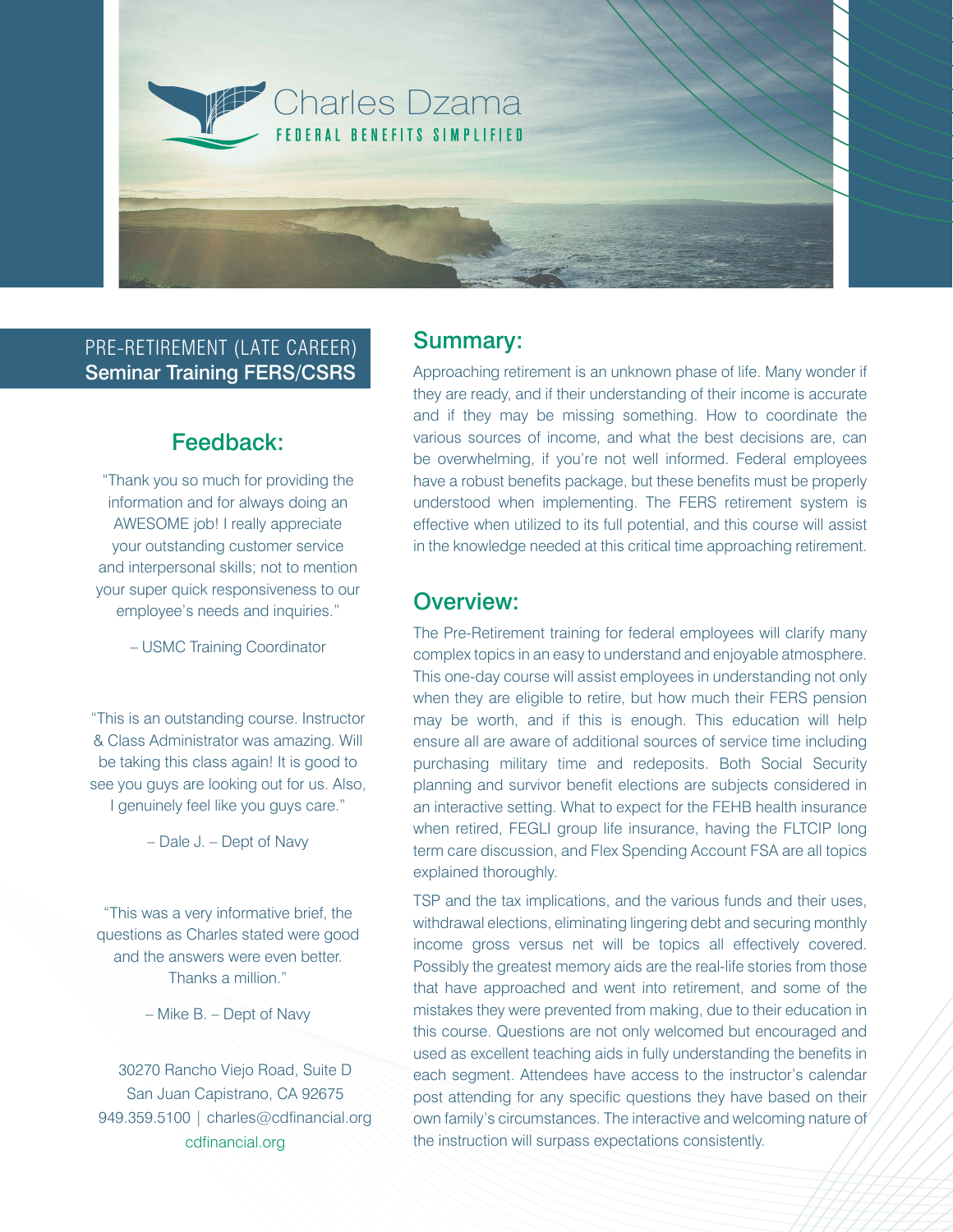## 8:30-9:20

## **Retirement Income – Sources & Concepts & Course Overview**

- · Accumulation Versus Distribution
- · Asset Allocation Versus Asset Designation
- · Course Flow & Questions & Answers Conversational Instruction Explained
- · Course Overview
- · Getting & Keeping Important Documents Together
- · Beneficiary Forms Up to Date
- · Display of Forms & Updating Online
- · OPM & Processing Retirement Applications

## **Q&A Recap**

## 9:30-10:20

## **Retirement Eligibility & Deferring Postponing**

- · Retirement Checks & Arrival Timelines What to Expect
- · 7 Birthdays That Matter the Most
- · FERS Retirement Systems & Employee Contributions
- · Retirement Eligibility Age & Years of Service
- · EXERCISE: Eligibility Discussion Examples Lightning Round
- · Deferring or Postponing Retirement
- · VERA & VSIP What to Expect How Does it Work
- · Best Dates Retire

## **Q&A Recap**

## 10:30-11:15

### **Military Time Buy Back Annual & Sick Leave High 3 Determination FERS Calculations**

- · Military Time Buy Back How & Why
- · CALCULATING Military Time Buy Back
- · Deposits & Re-Deposits
- · Part Time Service Calculations
- · Annual & Sick Leave
- · High 3 Determined
- · Calculating FERS Pension (CSRS if applicable)
- · BREAK OUT GROUPS: Calculating Your Pension

## **Q&A Recap**

## 11:20-12:00

## **Survivor Benefit Retirement Forms FERS Supplement**

- · Survivor Benefit Options
- · Calculating the Costs EXERCISE
- · Retirement Forms Displayed & Elections Shown
- · COLAs Cost of Living in Retirement
- · The 3 Legged Retirement System
- · FERS Supplement Calculations & Understanding
- SRS Offset Elimination if Working & Examples

## **Q&A Recap**

# MORNING AFTERNOON

## Day 1 - Morning Day 1 - Afternoon

## 1:00-1:50

### **Social Security Income Planning & Options FEHB Health Care While Working**

- · Social Security Income & Maximizing the Benefit
- · Longevity & What to Consider
- · Increases & Taxation
- · Qualifying (Spousal) Benefits
- · Widow's Widower's Benefits Divorced FRA Full Retirement Age
- · Underage Kids Auxiliary Benefits
- · Earnings Limitations
- · Social Security Possible Future Reductions
- · FEHB Premium Conversion & Open Season
- · Factors to Assist With Choices
- · FEDVIP Dental & Vision
- · Demystifying FEHB While Working
- · FEHB Options While Working

### **Q&A Recap**

## 2:00-2:50

## **FEHB in Retirement & The Medicare Discussion/Tri-Care FSA & FEGLI Group Life**

- · FEHB In Retirement What to Expect
- · Medicare, Facts & Myths for Federal Retirees
- · Tri-Care Elections (if applicable retired military or reservists)
- · FSA Determinations & Factors to Consider
- · FEGLI Basic While Working & Into Retirement
- · FEGLI Basic Coverage
- · FEGLI Options A B & C Explained
- · FEGLI Controlling Costs as Career Progresses

## **Q&A Recap**

## 3:00-4:00

### **FEGLI & Retirement & Income Replacement & FLTCIP Federal Long-Term Care**

- · Life Insurance Needs Determination w/ FEGLI
- · Pension Max Pros & Cons
- · EXERCISE: Survivor Benefits Worksheet
- · FLTCIP Long Term Care Breakdown & Choices
- · Having The LTC Discussion & Considerations
- · How Much Is Enough Why or Why Not?
- · LTC Types & Choices

## **Q&A Recap Entire Day Q&A Recap**